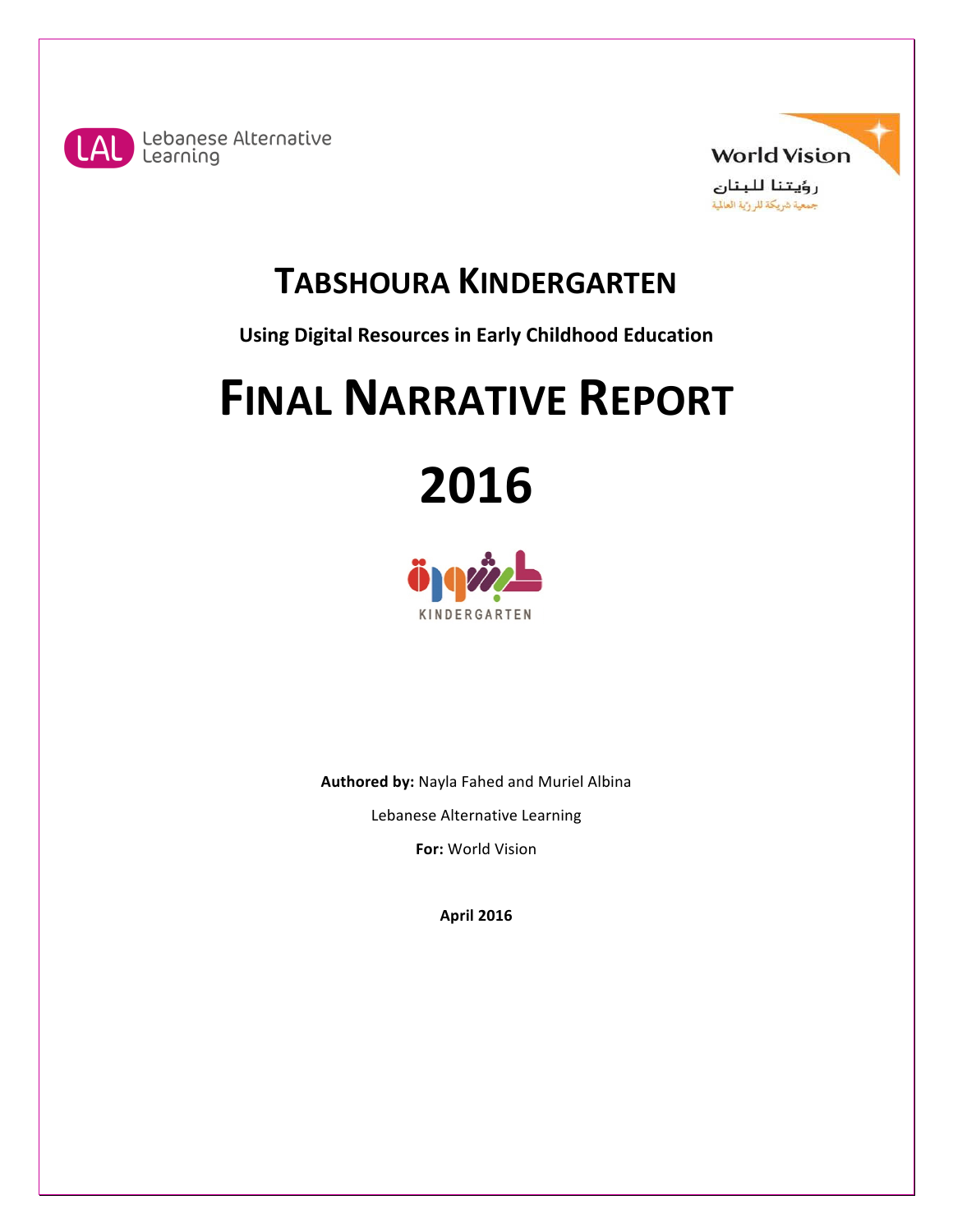# **ABBREVIATIONS**

**CERD:** Center for Educational Research and Development

- **KG**: Kindergarten
- LAL: Lebanese Alternative Learning
- **PS:** Preschool
- **WVL:** World Vision Lebanon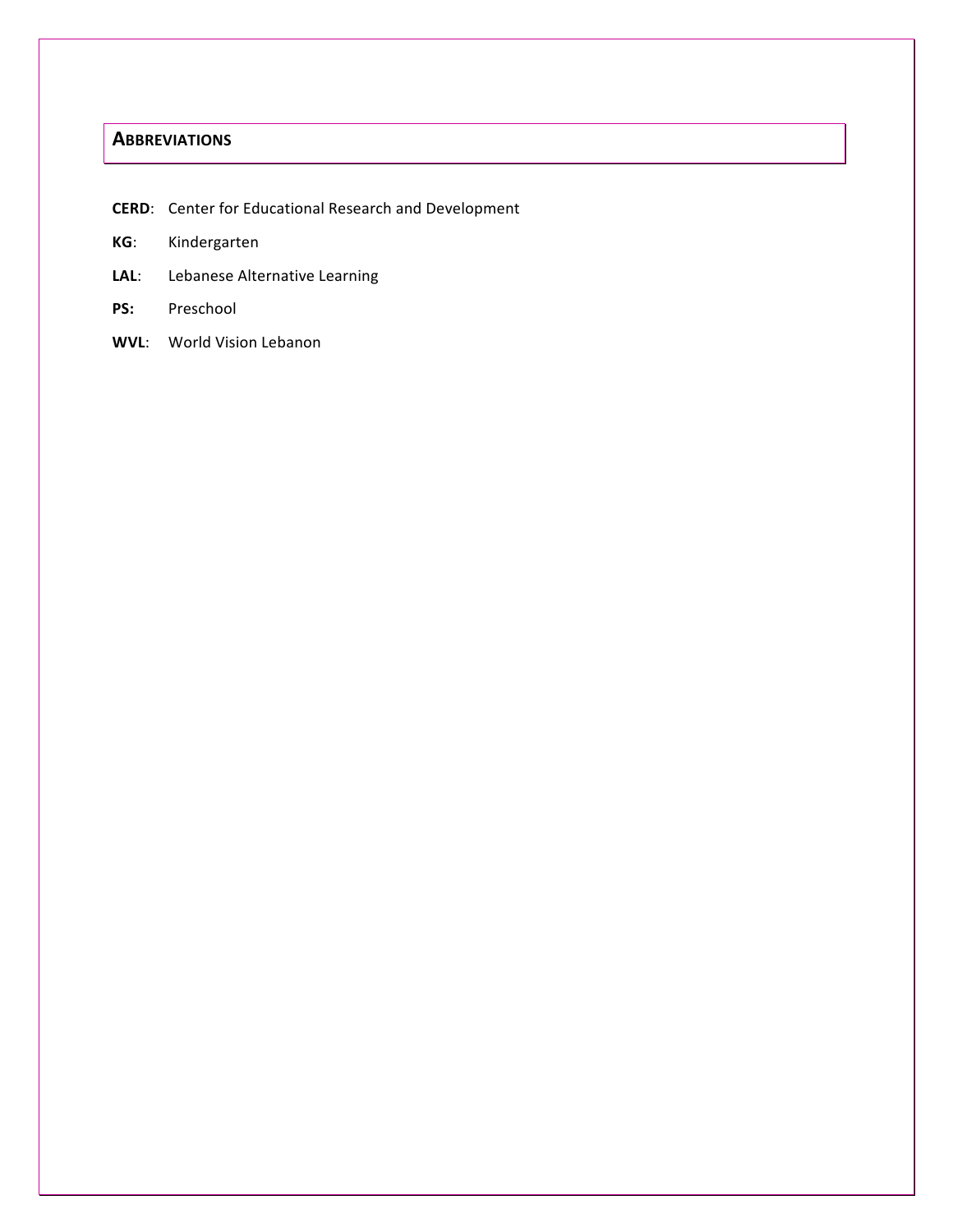# **PROJECT NAME AND STAKEHOLDERS**

**Name of project:** Tabshoura/Kindergarten Sponsored by World Vision Lebanon Financed by Global Affairs Canada Developed by LAL In partnership with DOT

#### **INTRODUCTION**

In 2014, 3 NGOs joined efforts to make learning available to children of vulnerable communities.

World Vision, in the framework of its project **No lost generation II** 

Lebanese Alternative Learning, with its e-learning platform Tabshoura/school platform

DOT with its project **Teach up!** 

#### **BACKGROUND**

#### **LAL**

LAL was founded in 2013, when a team of education professionals, communication designers and technology experts came together in answer to the need of supplementary resource for children who could not keep up with classes, be it for health, economic or security reasons.

In collaboration with the Saint Joseph University's department of education, LAL created an alternative and free eLearning education resource, based on the official Lebanese curriculum, that would be accessible to everyone, online, in Arabic, English and French: The Tabshoura/School platform.

#### **Project background**

In July 2015, and as part of its No Lost Generation II project, World Vision partnered with LAL and **DOT**. In the framework of this partnership, LAL developed the **Tabshoura/Kindergarten** platform or **TK**, sponsored by WV and financed by Global Affairs Canada. WV used the TK platform in 3 of its 5 Bekaa centers. DOT, in the framework of its Teach up! Program, trained the teachers to the usage of ICT and coached them on the implementation of TK e-learning platform in class practices.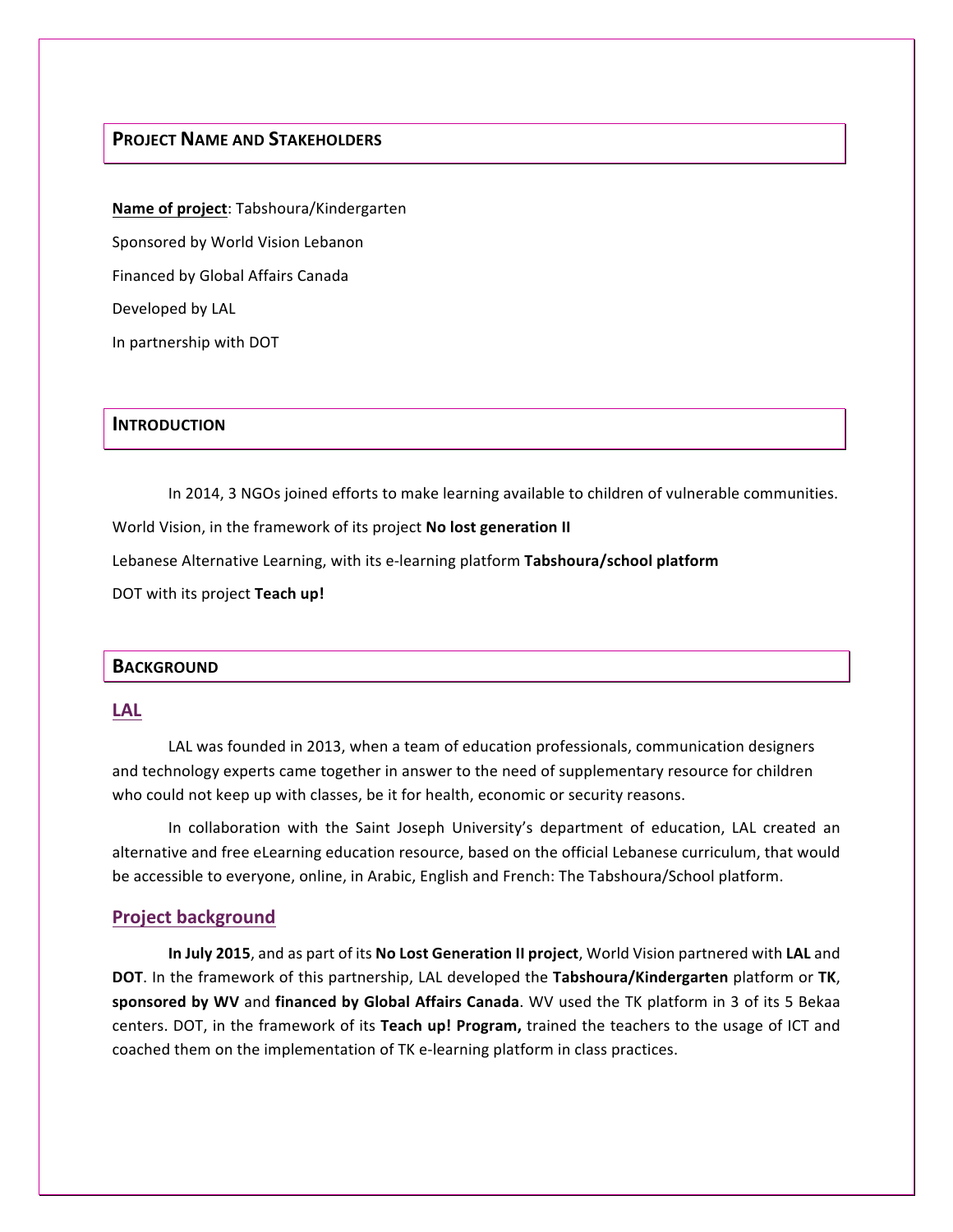#### *General objective:*

- Assist preschool students in World Vision Syrians' refugees' centers in Lebanon in acquiring skills required by the Lebanese Educational Program through ELearning resources.
- Allow free access to Tabshoura Kindergarten resources for all children living in Lebanon or Abroad.
- Support teachers in the World Vision refugee centers in the usage of digital technology in their teaching practices

#### **PROJECT DELIVERABLES**

LAL was mandated to create an e-learning platform, and introduce ELearning activities for preschool students. This platform would include 2007 educational activities for the three kindergarten levels and 90 educational short movies.

Those number were largely exceeded: 2350 activities and 107 audio visual are on line.

#### **PROJECT ADMINISTRATION AND COORDINATION**

From July 2015 to March 2016, LAL developed educational content for the three kindergarten levels, based on the learning objectives of the revised 2015 Lebanese official curriculum for early childhood, and digitized it on its e-learning platform Tabshoura, hence creating the interactive subplatform Tabshoura/Kindergarten. LAL also Introduced the platform to Dot Team who was in charge of training World Vision teachers to use the Tabshoura Kindergarten website in their class practices.

- LAL recruited a team of pre-school teachers from various schools, educational technologists and creative developers, to develop pedagogical and audio-visual content for the e-learning platform.
- LAL hired Mrs. Noha Abi Habib, former head of the preschool department at the CERD, who coached the teachers on the reviewed 2015 Lebanese curriculum, introducing them to the projects of each preschool level, its domains and learning objectives.
- LAL also hired a pedagogical expert Mrs. Marie Jo Ghorra, who ensured that the activities are in line with the learning objectives.

#### **Implementation steps**

#### **step 1: introduction to the curriculum**

Mrs. Noha Abi Habib coached the teachers on the reviewed 2015 Lebanese curriculum, introducing the five projects of each school level, the fields of competencies and the learning objectives.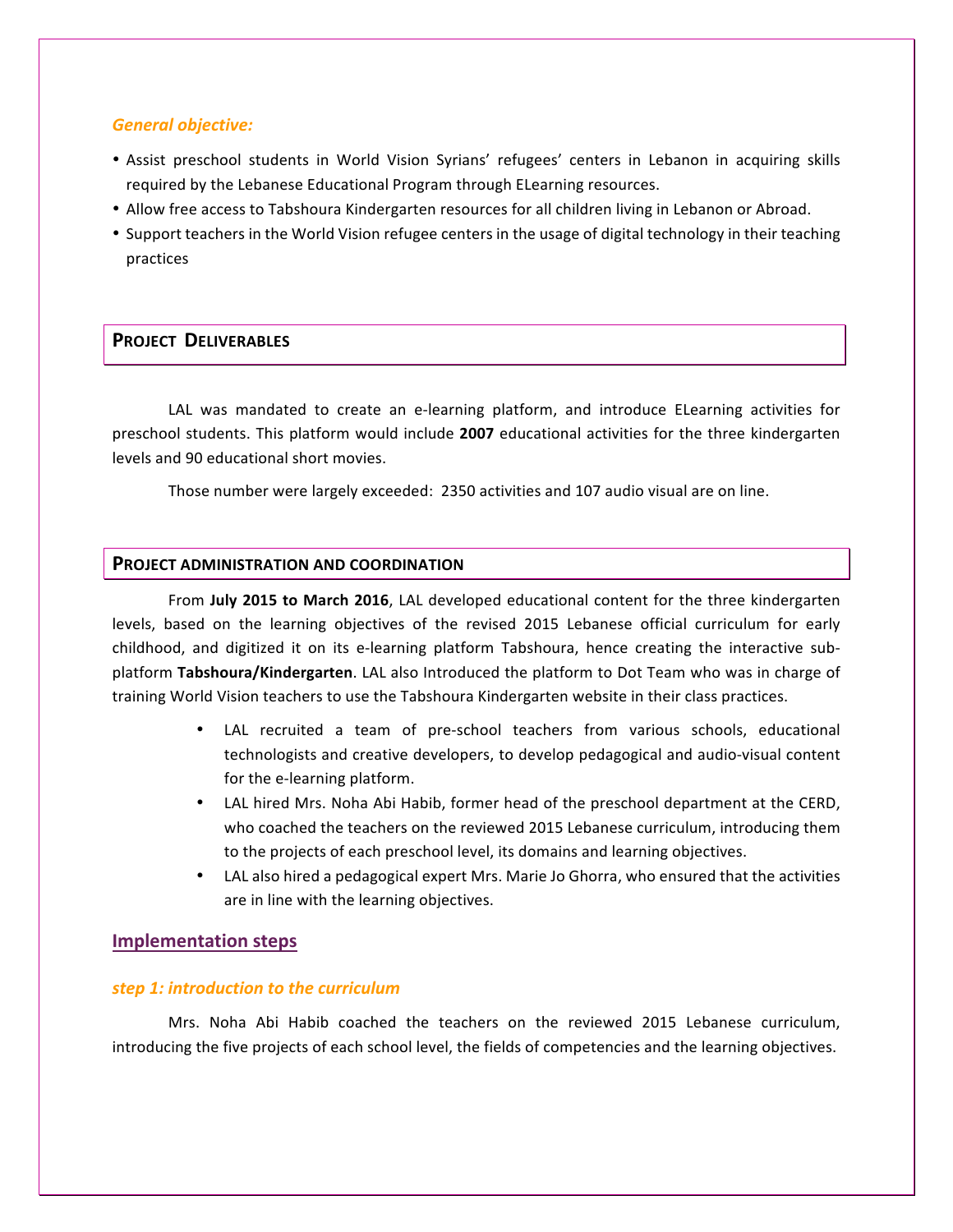The Lebanese curriculum divides the preschool program into 3 levels, each containing 5 different projects (or books) covering one specific theme around which linguistic, scientific and math activities were created.

Teachers were mandated to create activities in accordance with the curriculum learning objectives.

#### **Step 2: The creation of content**

#### *Workflow:*

- 1. **Request:** In accordance with the project scope, LAL makes a request to the pedagogical team to create pedagogical content.
- 2. **Development of pedagogical content**: the teachers, each according to its mandate (each teacher was assigned 1 or 2 specific project(s) for each level), create educational activities based on the new preschool Lebanese curriculum keeping in sight that these activities should be doable on an interactive e-learning platform. They look for images and adapt them to each activity or group of activities.

For linguistics: Activities were originally created in their corresponding language.

For Math and Sciences: Activities were created originally in French and then translated to English and adapted to Arabic.

- 3. **Editing and validation:** The pedagogical expert edits the content and validates its conformity with the learning objectives.
- 4. **Translation and adaptation:** After validation, the scientific activities are translated into English and adapted in Arabic.
- 5. Digitization: Content is transformed into E-learning resources by the digitizing team.

#### *Step 3: First assessment and correction*

Following a first assessment by World Vision, a new approach in the creation of educational activities was adopted according to WV's recommendations.

While the activities were previously created and digitized as separate and independent ones for each project, the team had to adopt a different approach and major adjustments were made to contextualize the learning. Old activities were therefore grouped around learning situations. And new activities were created according to the same principle.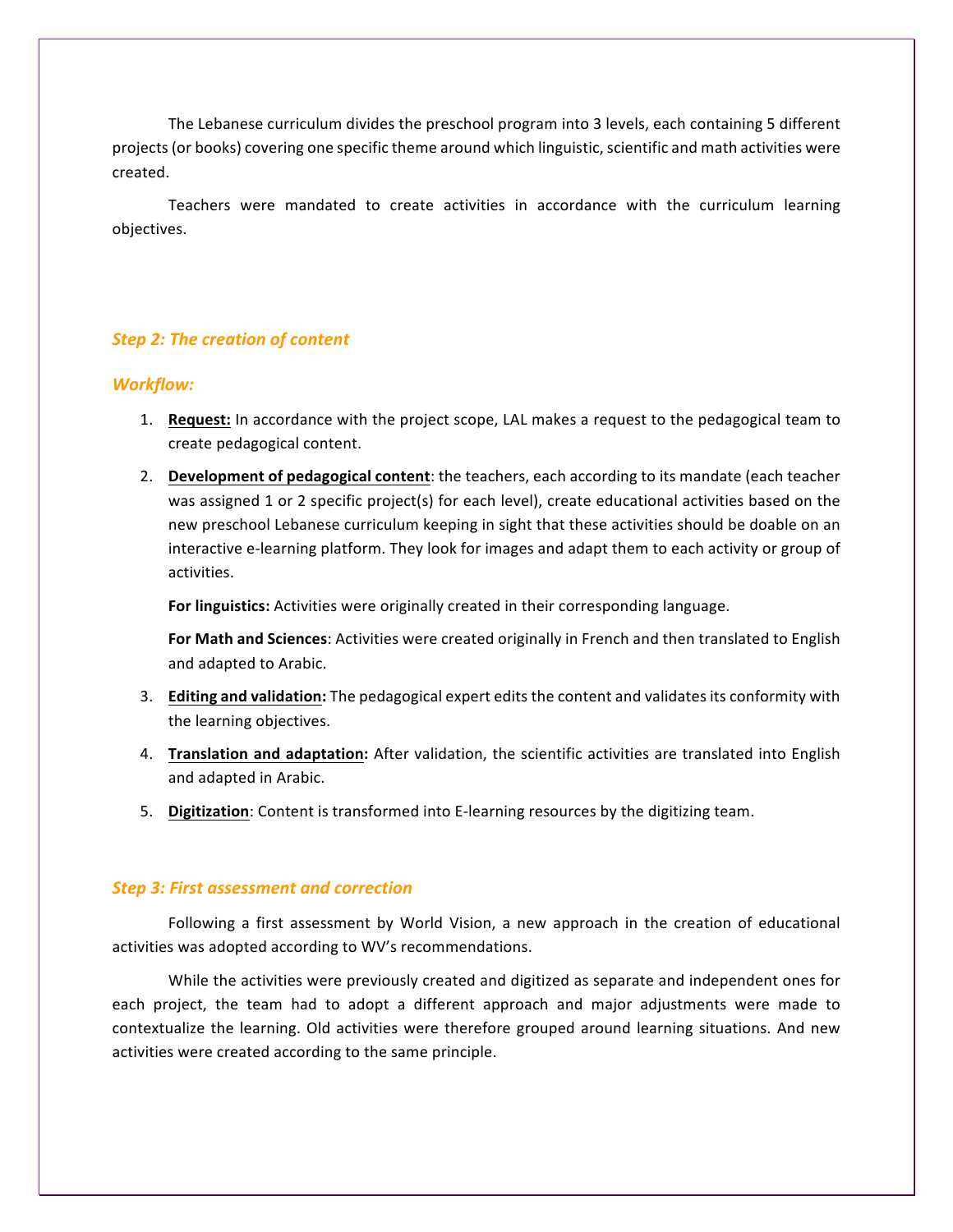#### *Step 4: Audio-visual content*

Audio-visual content was also developed. All activities were recorded, the instructions are therefore available in the form of written and voice recorded questions.

All activities were illustrated.

Short movies and flip books were also created for some of the learning situations.

#### *Step 5: Technical work*

The Moodle platform was adapted to the needs of the project. Specific functionalities (features?) were developed. The platform was implemented on the server.

## *Step 6: The use of the TK platform in the WV's centers*

Coached by DOT teach up! Program, the WV caregivers introduced Tabshoura Kindergarten in their school practices. Children used Tabshoura 3 times a week and showed a lot of interest in using the platform. Their computer skills that were almost inexistent evolved very quickly.

#### *Step 7: Assessment*

A study assessing the impact of using TK platform was carried out. (See report)

|                 | <b>Activities</b> | <b>Films</b> | <b>Flipped books</b> |
|-----------------|-------------------|--------------|----------------------|
| PS1             | 323               | 20           |                      |
| KG1             | 265               | 12           |                      |
| <b>RA1</b>      | 247               | 12           |                      |
| <b>TOTAL</b>    | 835               | 44           |                      |
| PS <sub>2</sub> | 287               | 11           |                      |
| KG <sub>2</sub> | 243               | 11           |                      |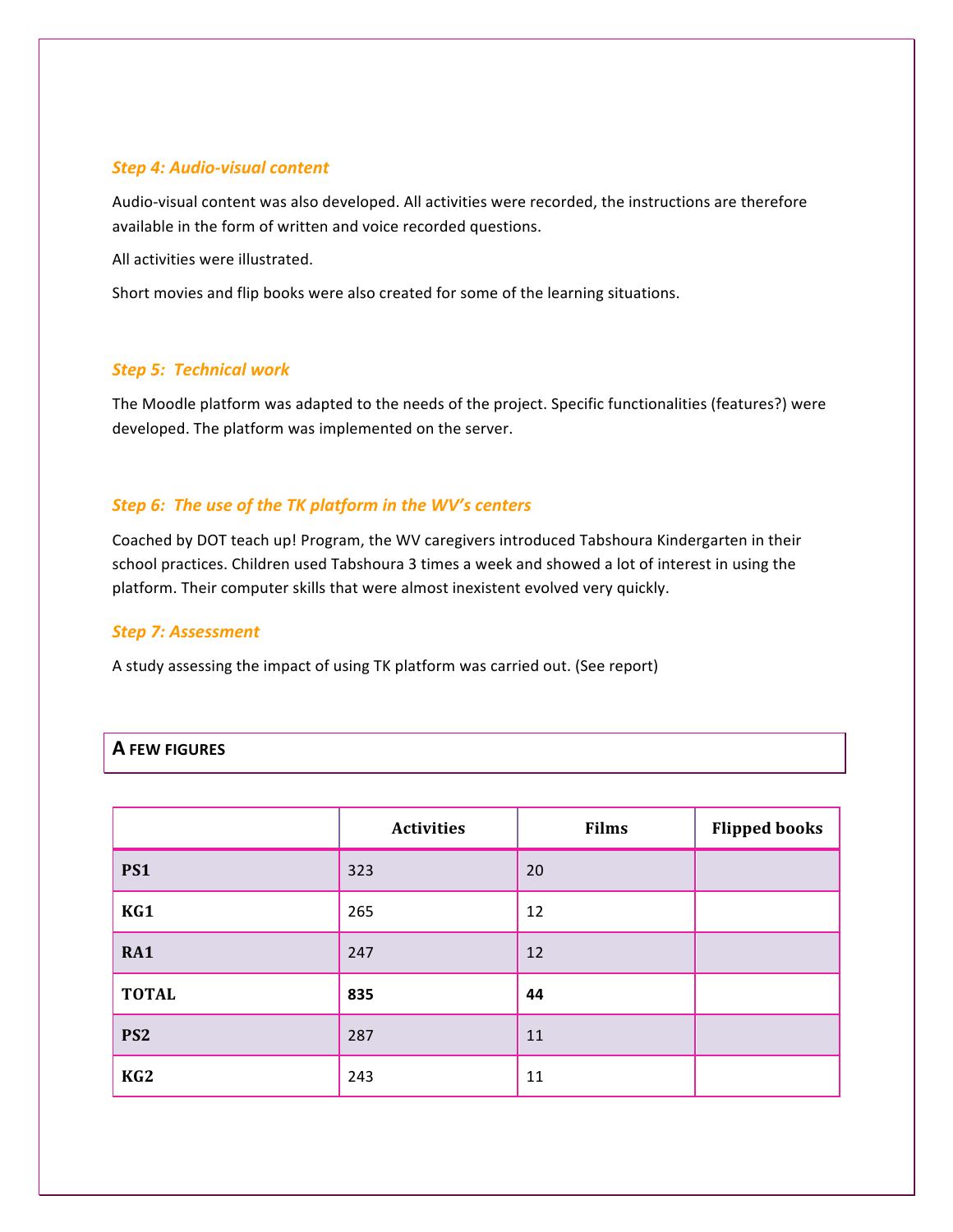|                    | <b>Activities</b> | <b>Films</b> | <b>Flipped books</b> |
|--------------------|-------------------|--------------|----------------------|
| <b>RA2</b>         | 212               | 10           |                      |
| <b>TOTAL</b>       | 742               | 32           |                      |
| PS <sub>3</sub>    | 256               |              | 19                   |
| KG3                | 340               | 11           |                      |
| RA3                | 177               |              | 12                   |
| <b>TOTAL</b>       | 773               | 11           | 31                   |
|                    |                   |              |                      |
| <b>GRAND TOTAL</b> | 2350              | 80           | 31                   |

# **STRENGTHS AND WEAKNESSES/CONSTRAINTS**

#### *Weaknesses/Constraints:*

- The delay in signing the contract with WV resulted in a very tight timeline for the project implementation.
- The implementation significantly deviated from its original plan: all activities that were created prior to WV's first assessment. (see implementation Step3) had to be adapted and re-digitized as contextualized ones.
- Technical issues: On the one hand, the platform administrator had to bring adjustments to Moodle, a distant learning platform originally created for University usage (and possibly for middle school). Consequently, Moodle had to be adapted for preschool children. This required two major improvements: 1) - all stories and all instructions had to be recorded and the audio files included in the activities. 2) - it was necessary to adapt the types of interaction to the users: so, the administrator added third party plugins which allow the child to answer by using drag & drop and/or coloring and picture.
- On the other hand, with regard to the team members, namely the teachers who were developing educational activities, it was necessary to first work out a unified system for the creation of activities and then establish an online system of collaboration via cloud.

## *Strengths:*